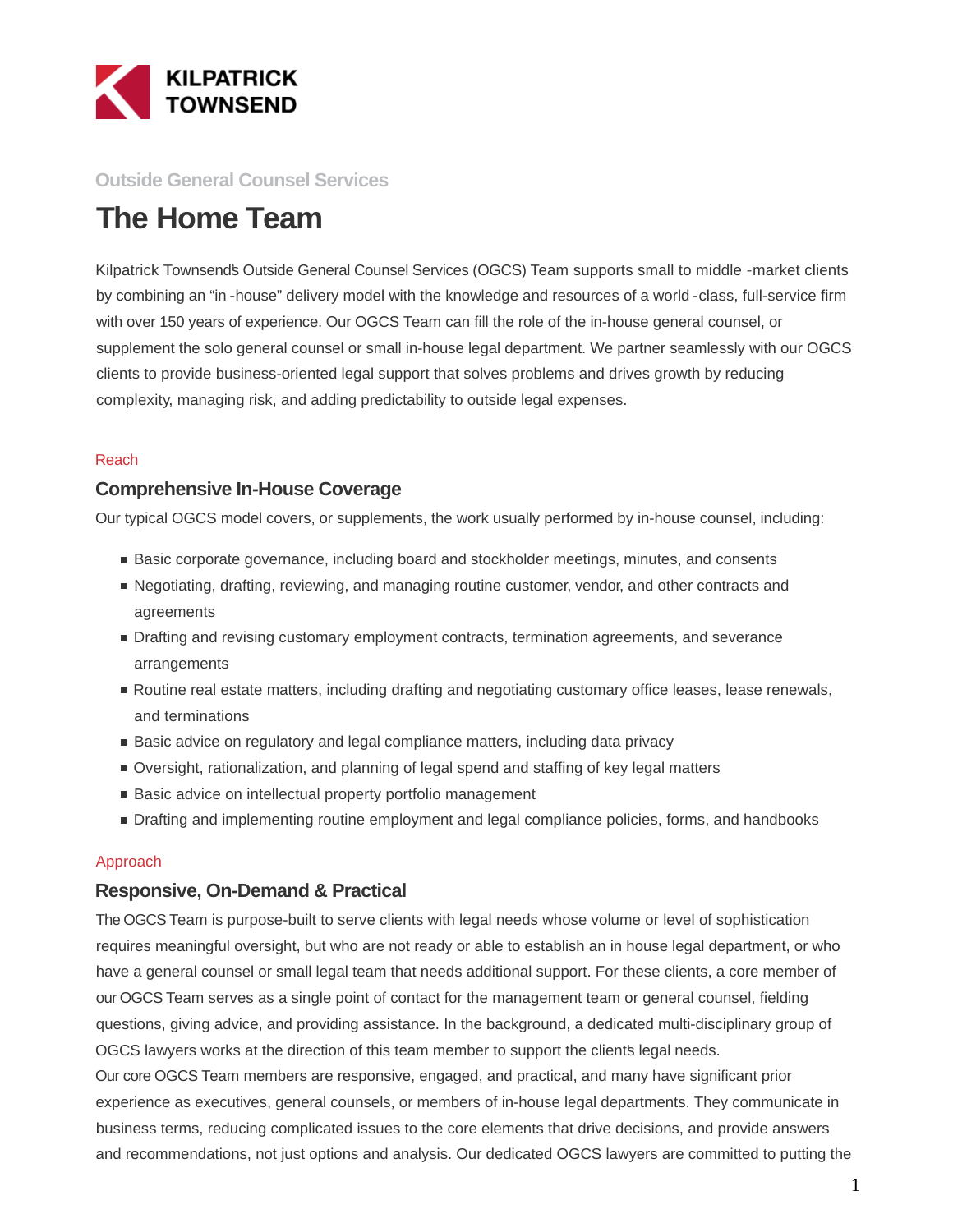

client first, and are selected for their responsiveness and expertise with contracts and commercial agreements, corporate governance, labor and employment, litigation and dispute resolution, legal compliance, intellectual property, and other key service areas.

### **Features and Benefits**

- Predictable Cost. We work with each client up front, and on an ongoing basis, to ensure that we employ the fee arrangement that's right for them, whether that's a retainer, hourly, flat -fee, or other flexible fee structure. In addition, we are able to help clients review and rationalize their legal budget, and establish legal procurement processes and strategies to ensure that they maximize their overall legal spend.
- Invested for Efficiency. Our OGCS Team embodies Kilpatrick Townsend's client service principles. Consistent with these principles, in each engagement we seek to gain a fundamental understanding of the client's strategy and vision, key goals, operational structure, methods of deliberation and decision-making processes, and legal and business risk tolerance. This level of understanding allows us to deliver advice and work product in a targeted, efficient, and timely manner to add value for each client.
- Responsive. We know that responsiveness requires a shared sense of urgency and an understanding of the client's operating cadence, so our OGCS Team drives work at the client's pace, approaching each question or project as a fully engaged member of the client's team.
- **Measurable Results. Our OGCS Team understands the importance of process in the business setting, and** we are able to work with clients who want to establish KPIs and performance metrics to measure the results of our engagement and track progress toward intended results. In addition, periodic stewardship meetings allow us to review performance and refine the terms of our engagement to meet our clients' evolving needs and challenges.
- Proactive Advice. Our OGCS Team excels at seeing the bigger picture, and can help clients plan and act in advance to address future legal challenges as they execute the various stages of their strategy. Frequently, our engagements include targeted legal audits, designed to identify current and future exposure and produce a long-term compliance roadmap.
- Scalable Model. Our scalable model allows us to design a customized menu of covered services, and to adjust those services over time to meet a clients immediate needs and match a clients growing business. In addition, our model can be tailored to supplement existing in-house legal departments by providing, among other things, depth to support specific projects or bench strength to cover specific functions.

## **Experience**

When a client whose rapidly-expanding managed IT services business needed to free up management bandwidth to continue to grow, we tailored an outside general counsel arrangement to meet their needs. Using a client-friendly fee structure, a seasoned and knowledgeable corporate attorney acts as the client's contact and